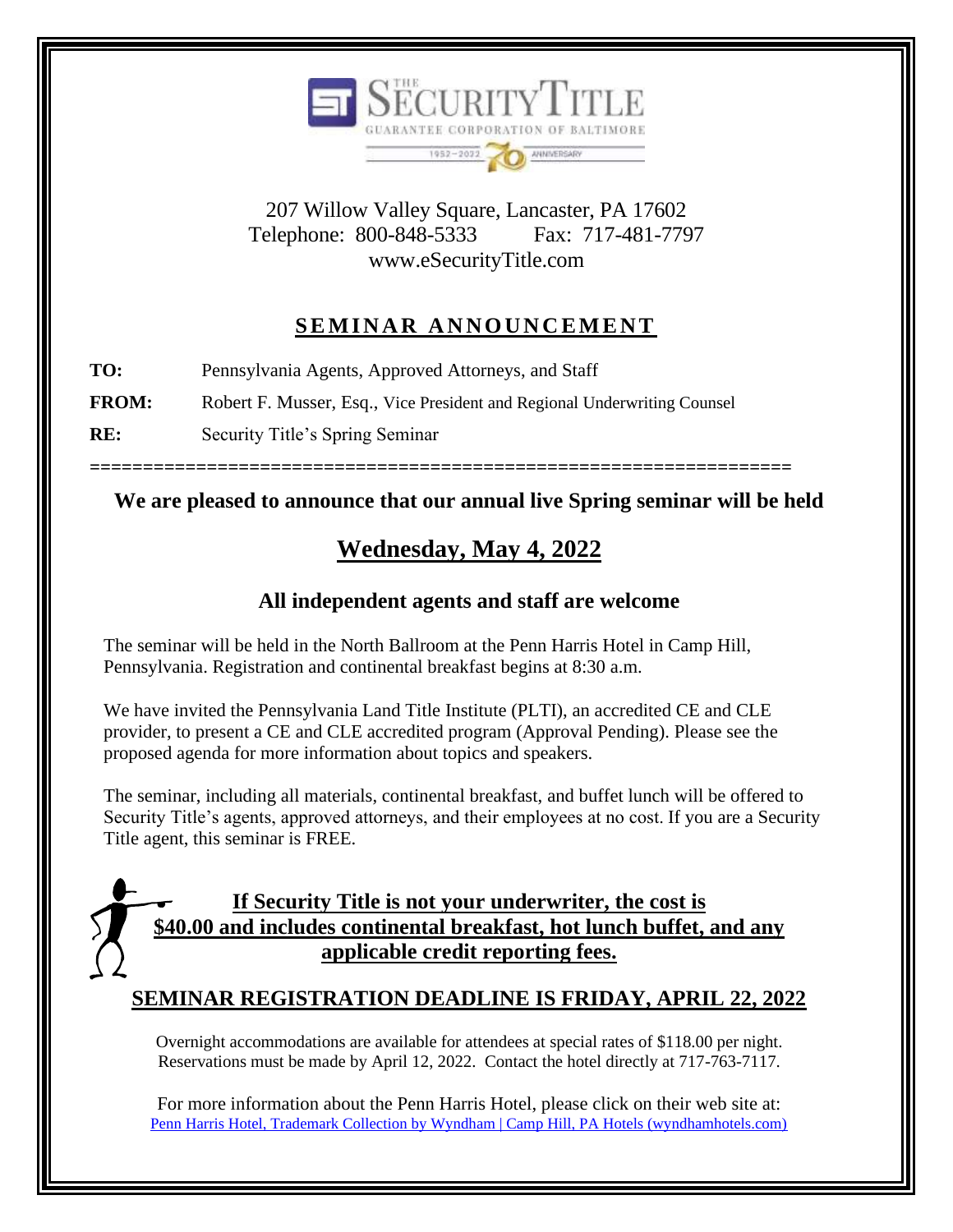## **THE SECURITY TITLE GUARANTEE CORPORATION OF BALTIMORE**

#### **SPRING SEMINAR WEDNESDAY, MAY 4, 2022**

#### **PROPOSED AGENDA**

| $8:30 - 9:00$   | <b>REGISTRATION &amp; CONTINENTAL BREAKFAST</b>                                                                                                                                                   |
|-----------------|---------------------------------------------------------------------------------------------------------------------------------------------------------------------------------------------------|
| $9:00 - 9:15$   | <b>ANNOUNCEMENTS AND INSTRUCTIONS</b>                                                                                                                                                             |
| $9:15 - 10:15$  | <b>PRESENTATION #1: The Real Property Title System, the</b><br>Recording Acts, and the Role of Adverse Possession<br><b>SPEAKER: Darrell C. Dethlefs, Esquire</b>                                 |
| $10:15 - 11:15$ | <b>PRESENTATION #2: eClosings and Remote Online</b><br>Notarization in Pennsylvania and Cyber Security<br>SPEAKERS: An-Shih Lee, Chief Technology Officer and<br><b>Robert F. Musser, Esquire</b> |
| $11:15 - 11:30$ | <b>BREAK</b>                                                                                                                                                                                      |
| $11:30 - 12:30$ | <b>PRESENTATION #3: Bad Faith and Other Claims</b><br><b>SPEAKER: John T. Clary, Esquire</b>                                                                                                      |
| $12:30 - 1:30$  | <b>LUNCH</b>                                                                                                                                                                                      |
| $1:30 - 2:30$   | <b>PRESENTATION #4: Selling Real Estate That</b><br><b>Is In a Bankruptcy Estate</b><br><b>SPEAKER: Lawrence V. Young, Esquire</b>                                                                |
| $2:30 - 3:30$   | <b>PRESENTATION #5: Understanding the Evolution,</b><br>Advantages, Underwriting and Specific Coverages of the<br><b>Homeowners Enhanced Policy</b><br><b>SPEAKER: Robert F. Musser, Esquire</b>  |
| 3:30            | <b>ADJOURNMENT</b>                                                                                                                                                                                |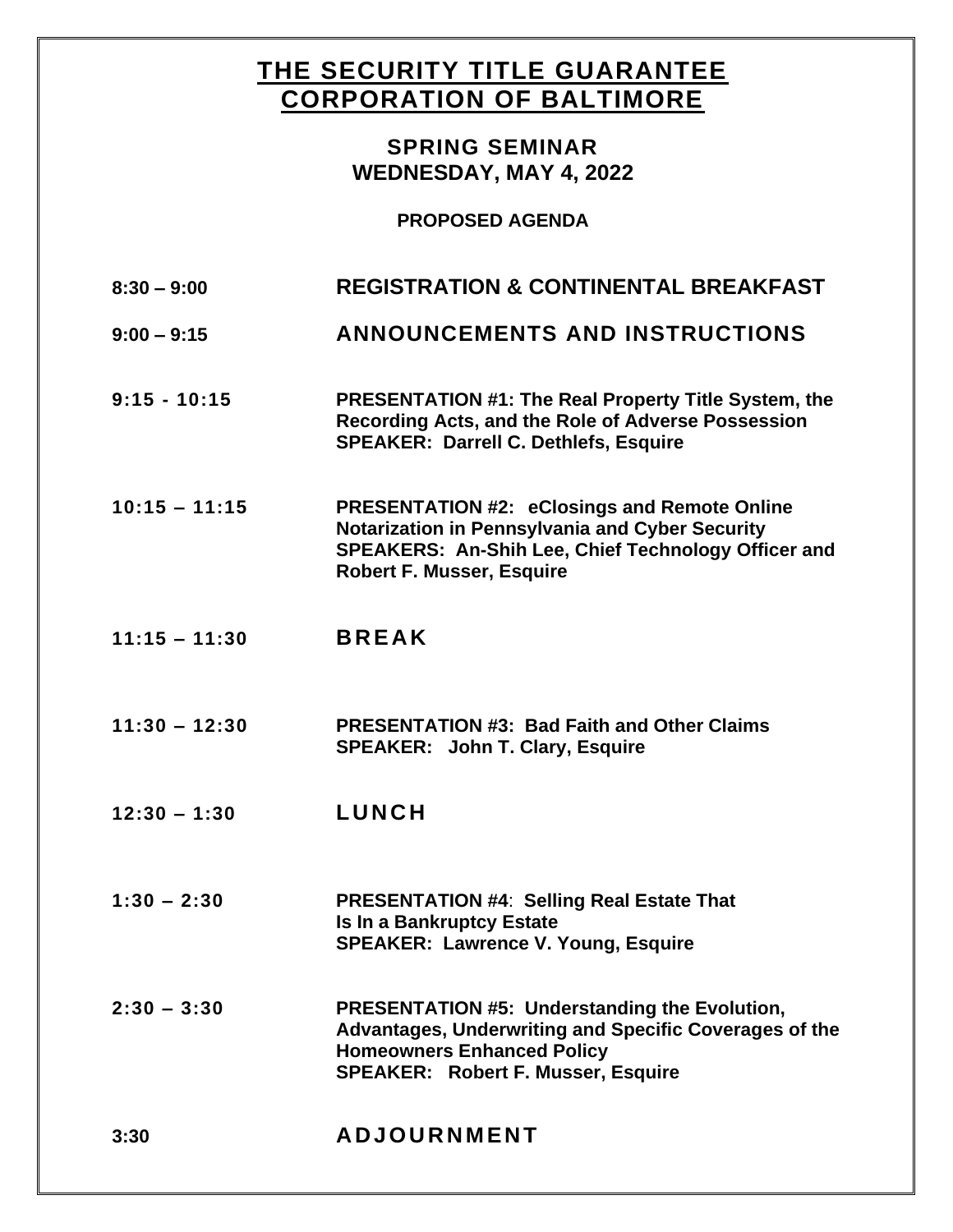## **Pennsylvania Spring Seminar**

**The Security Title Guarantee Corporation of Baltimore** is holding its annual agent seminar on **Wednesday, May 4, 2022.** 

We have invited the PLTI, an accredited CE and CLE provider, to sponsor an accredited program including 6 CE (Pending Approval) and 5 CLE credits (Pending Approval) for Pennsylvania agents/attorneys. **To be eligible for 6 CE credits, you must be present for the entire seminar.** 

#### **You can register ON-LINE at:** <https://tinyurl.com/yup6auyb>

Or you can mail this form with a check to PLTA, 1010 W. 8<sup>th</sup> Ave., Suite H, King of Prussia, PA 19406. Or you can fax this form with credit card information to **610-265-5998.**  Please remit the appropriate fees for credits as outlined below.

|                                                                                                      | Date:<br><b>Location:</b>                                                                                                                                                           | Wednesday, May 4, 2022<br><b>Penn Harris Hotel</b><br>1150 Camp Hill Bypass, Camp Hill, PA 17011 |  |
|------------------------------------------------------------------------------------------------------|-------------------------------------------------------------------------------------------------------------------------------------------------------------------------------------|--------------------------------------------------------------------------------------------------|--|
| $\Box$                                                                                               | No Credits<br>No Charge                                                                                                                                                             | Please register one individual per form                                                          |  |
|                                                                                                      |                                                                                                                                                                                     |                                                                                                  |  |
| $\Box$                                                                                               | <b>PA CE Credits</b><br>No Charge                                                                                                                                                   |                                                                                                  |  |
|                                                                                                      |                                                                                                                                                                                     |                                                                                                  |  |
| $\Box$                                                                                               | <b>PA CLE Credits</b><br>No Charge                                                                                                                                                  |                                                                                                  |  |
| $\Box$                                                                                               | <b>BOTH CE &amp; CLE Credits</b><br>No Charge                                                                                                                                       |                                                                                                  |  |
|                                                                                                      |                                                                                                                                                                                     |                                                                                                  |  |
| $\cdot$ IF Security Title IS NOT<br>your Underwriter, there is a<br>Non-Agent fee of \$40 to attend. |                                                                                                                                                                                     |                                                                                                  |  |
|                                                                                                      |                                                                                                                                                                                     |                                                                                                  |  |
|                                                                                                      |                                                                                                                                                                                     | <b>Payment Processing</b>                                                                        |  |
|                                                                                                      | <b>IMPORTANT NOTE:</b><br><b>PLEASE BRING YOUR</b><br><b>INSURANCE LICENSE</b><br><b>NUMBER WITH YOU</b><br><b>TO THE SEMINAR FOR</b><br><b>PROPER CREDIT</b><br><b>PROCESSING.</b> | □ My check is enclosed payable to PLTI \$                                                        |  |
|                                                                                                      |                                                                                                                                                                                     | □ I would like to pay by credit card, type of card______________________________                 |  |
|                                                                                                      |                                                                                                                                                                                     |                                                                                                  |  |
|                                                                                                      |                                                                                                                                                                                     |                                                                                                  |  |
|                                                                                                      |                                                                                                                                                                                     | Signature of card holder example and the state of card holder                                    |  |
|                                                                                                      |                                                                                                                                                                                     | (name and address on registration form must match the cardholder's name and address)             |  |
| Registration Deadline: Friday, April 22nd                                                            |                                                                                                                                                                                     |                                                                                                  |  |

# **All seminar fees must be paid prior to the seminar.**

NO refund if canceled after 3:00 p.m. the day prior to seminar.

- ❑ I am an Agent or Approved Attorney for The Security Title Guarantee Corporation of Baltimore; this seminar is FREE.
- ❑ I am NOT an Agent or Approved Attorney for The Security Title Guarantee Corporation of Baltimore; the FEE for this event is \$40.00 payable to payable to:  *Pennsylvania Land Title Institute*, 1010 W. 8th Avenue, Suite H, King of Prussia, PA 19406